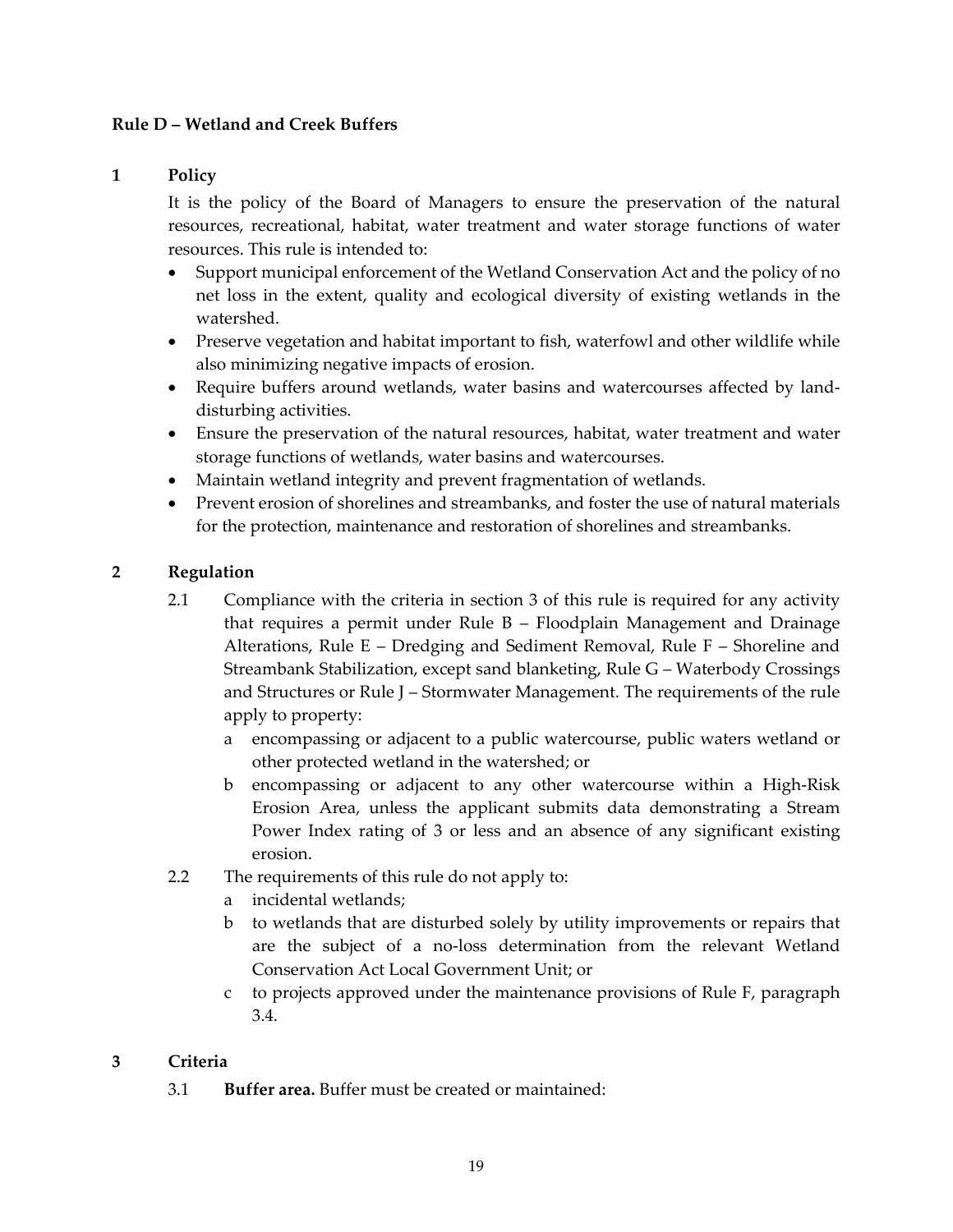- a Around a wetland disturbed by land‐disturbing activity regulated by the District;
- b on that portion of the edge of a wetland that is downgradient from land‐ disturbing activity regulated by the District; and
- c on streambank downgradient from the land‐disturbing activity regulated by the District and 50 feet from each of the upstream and downstream extent of the disturbance.

3.2 **Buffer width**. Buffer must be created or maintained upgradient of regulated features in accordance with the following criteria:

- a Wetland values will be determined in accordance with Appendix D1, which is incorporated into and made a part of this rule.
- b Subject to paragraphs 3.2c through g, buffers must extend:
	- i An average of 80 feet from the delineated edge of an exceptional value wetland, minimum 40 feet;
	- ii An average of 60 feet from the delineated edge of a high value wetland, minimum 30 feet;
	- iii an average 40 feet from the delineated edge of a medium value wetland, $1$ minimum 20 feet;
	- iv an average 20 feet from the delineated edge of a low value wetland, $1$ minimum 10 feet;
	- v an average of 50 feet from the centerline of a public waters watercourse, minimum 30 feet;
	- vi an average of 50 feet from the thalweg of any watercourse within a High‐ Risk Erosion Area, minimum 30 feet.
- c **Steep slopes.** Where a buffer encompasses all or part of a slope averaging 18 percent or greater over a distance of 50 feet or more upgradient of the regulated feature, calculated using a reasonably precise topographic surface model, the buffer will extend to the width specified under section 3.2a or to the top of the slope, whicheveris greater. An existing contour alteration or artificial structure on a slope constitutes a break in slope only if it will indefinitely dissipate upgradient runoff velocity and trap upgradient pollutant loadings.
- d **Existing single‐family residential properties:** Paragraphs a through c do not apply. When required on an existing single‐family home property, buffer must extend an average of 20 feet from the delineated edge of a wetland or OHW of a watercourse, minimum 10 feet.
- e **Buffer averaging.** Buffer width may vary, provided that the minimum buffer width is maintained at all points, there is no reduction in total buffer area, and the buffer provides wetland and habitat protection at least equivalent to a buffer of uniform width. Buffer wider than 200 percent of the applicable width calculated in accordance with above provisions will be excluded from the buffer‐averaging calculation. Buffer width may not be averaged on a steep slope.
- f Buffer is only required on the property owned by the applicant that is the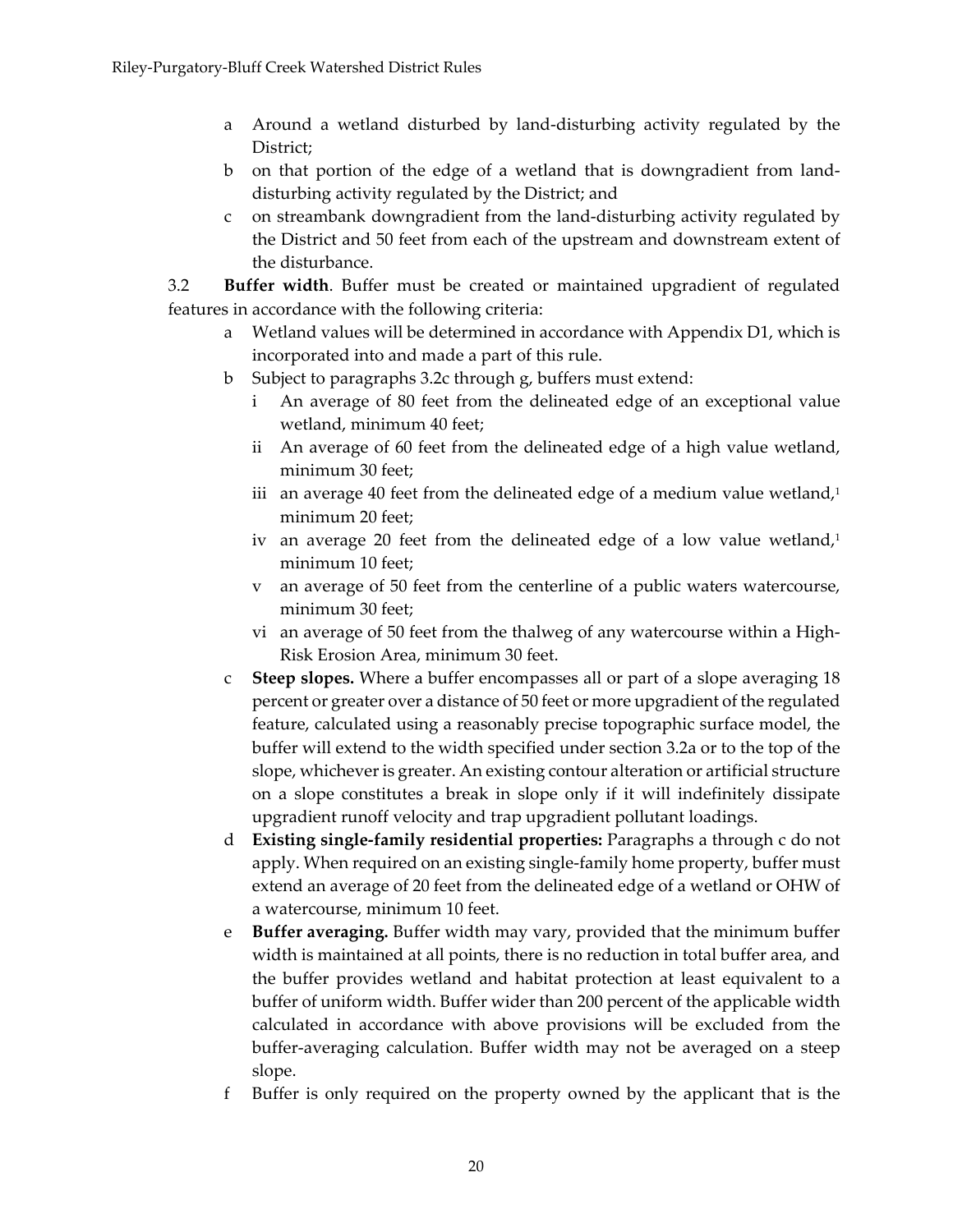subject of the District permit, and is required where the regulated feature is either on or within the applicable buffer width of the subject property.

- g Buffer required for linear projects will be limited in width to the extent of available right‐of‐way.
- 3.3 Buffer areas must be planted with native vegetation and maintained to retain natural resources and ecological value. Existing buffer areas preserved in compliance with this rule must be managed in a naturalized condition to encourage growth of native vegetation and eliminate invasive species. Buffer vegetation must not be cultivated, cropped, pastured, mowed, fertilized, subject to the placement of mulch or yard waste, or otherwise disturbed, except for periodic cutting or burning that promotes the health of the buffer, actions to address disease or invasive species, mowing for purposes of public safety, temporary disturbance for placement or repair of buried utilities, or other actions to maintain or improve buffer quality and performance, each as approved by the District in advance in writing or when implemented pursuant to a written maintenance plan approved by the District.
	- a Diseased, noxious, invasive or otherwise hazardous trees or vegetation may be selectively removed from buffer areas and trees may be selectively pruned to maintain health.
	- b Pesticides and herbicides may be used in accordance with Minnesota Department of Agriculture rules and guidelines.
	- c No fill, debris or other material will be placed within a buffer.
	- d No structure orimpervious cover(hard surface) may be created within a buffer area, except that boardwalks, sidewalks and trails designed for nonmotorized use may be constructed within a buffer area as long as the minimum and average buffer widths are maintained from the regulated feature. Stormwater‐ management facilities may be constructed within buffer area. Plans and specifications must be approved by the District prior to construction. Existing impervious surface that will not otherwise be disturbed need not be removed.
		- i Hydrants, utility manholes, piers, docks, canoe racks, information kiosks, signage, retaining walls and benches may be located within a buffer in a public park.
	- e A pervious path or boardwalk, not more than 12 feet wide, may be created or maintained to provide access to a regulated feature or within the required buffer area outside the minimum buffer width. Access paths or boardwalks may not be located where or constructed such that concentrated runoff will flow to the regulated feature.
- 3.4 Buffer will be indicated by permanent, free‐standing markers at the buffer's upland edge installed in accordance with a plan and specifications providing:
	- a Installation date, which must be set to ensure protection of buffer area during and after land‐disturbing activities;
	- b text in material conformity with a design and text provided by the District;
	- c location(s) for markers, at a minimum along each lot line, with additional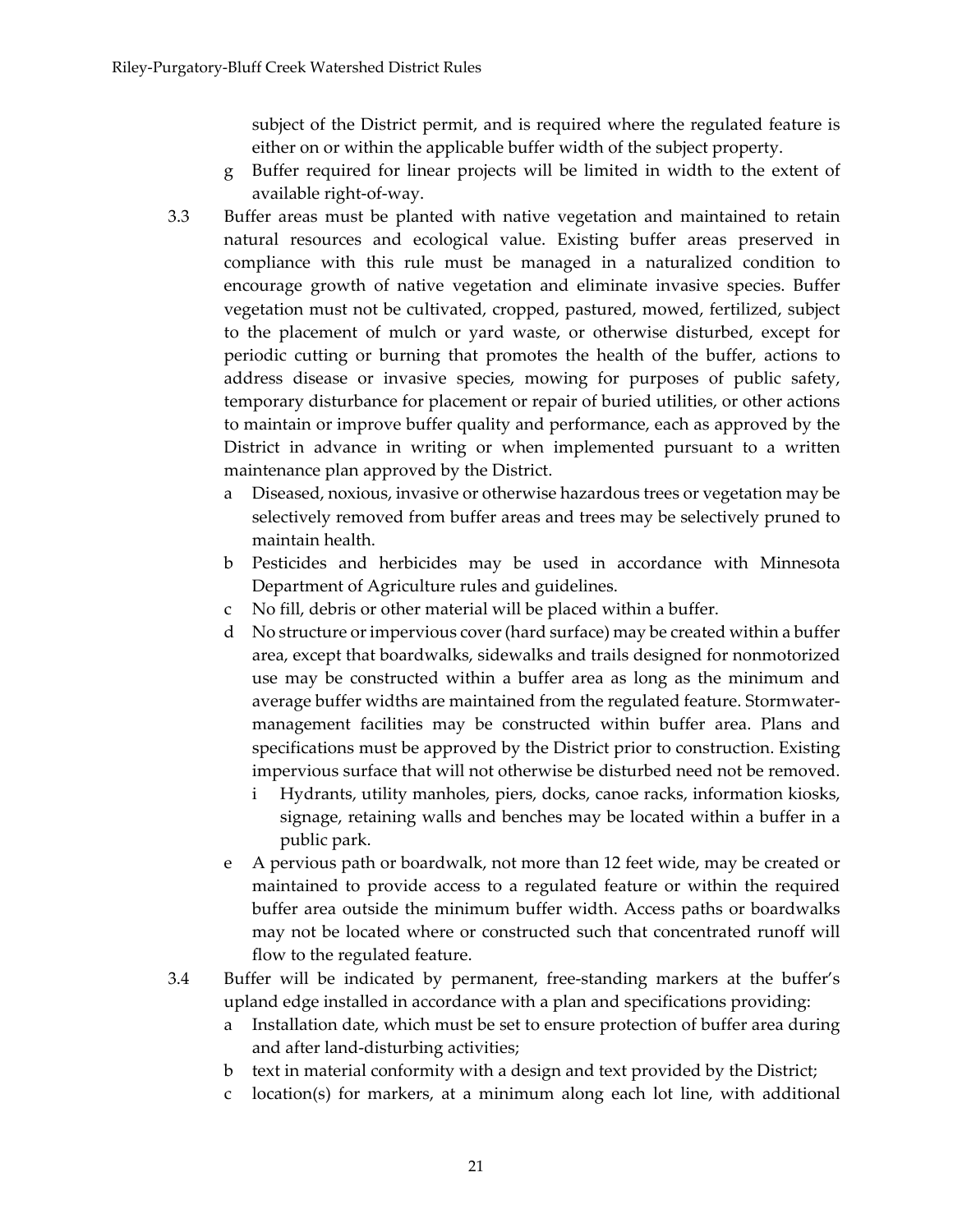markers at an interval of no more than 200 feet and, for subdivisions, on each lot of record to be created.

On public land or right‐of‐way, the monumentation requirement may be satisfied by the use of a marker flush to the ground or breakaway markers of durable material.

- 3.5 Before any work subject to District permit requirements commences, buffer areas and maintenance requirements must be documented in a declaration or other document approved by the District and recorded in the office of the county recorder or registrar. On public land or right‐of‐way, buffer areas and maintenance requirements may be documented in a written agreement with the District in lieu of a recorded document.
- 3.6 In establishing buffer pursuant to this rule, the potential transfer of aquatic invasive species (e.g., zebra mussels, Eurasian watermilfoil, etc.) must be minimized to the maximum extent possible.

# **5 Temporary alterations**

Temporary alteration of buffer areas permitted under this rule or in writing by the District must comport with the requirements of this section.

- 5.1 Compliance with District Rule C Erosion Prevention and Sediment Control is required, irrespective of the area or volume of earth to be disturbed.
- 5.2 Buffer zones and the location and extent of vegetation disturbance will be delineated on the erosion control plan.
- 5.3 Alterations must be designed and conducted to ensure only the smallest amount of disturbed ground is exposed for the shortest time possible. Mulches or similar materials must be used for temporary soil coverage and permanent native vegetation established as soon as possible.
- 5.4 Fill or excavated material may not be placed to create an unstable slope.

## **6 Roads and utilities**

A structure, impervious cover or right‐of‐way maintained permanently in conjunction with a crossing of a waterbody or wetland may be constructed and maintained in buffer area that would otherwise be required under this rule. The structure, impervious cover or right‐of‐way must be designed to minimize the area of permanent vegetative disturbance. Minimization includes, but is not limited to, approach roads and rights‐of‐way that are perpendicular to the crossing and of a minimum width consistent with use and maintenance access needs.

6.1 All work will be conducted in accordance with section 4 of this rule.

## **7 Shoreline or streambank improvements**

A shoreline or streambank improvement subject to District Rule F, including a sand blanket, is excepted from the prohibitions of subsection 3.2, provided the improvement complies with District Rule F – Shoreline and Streambank Stabilization. The applicable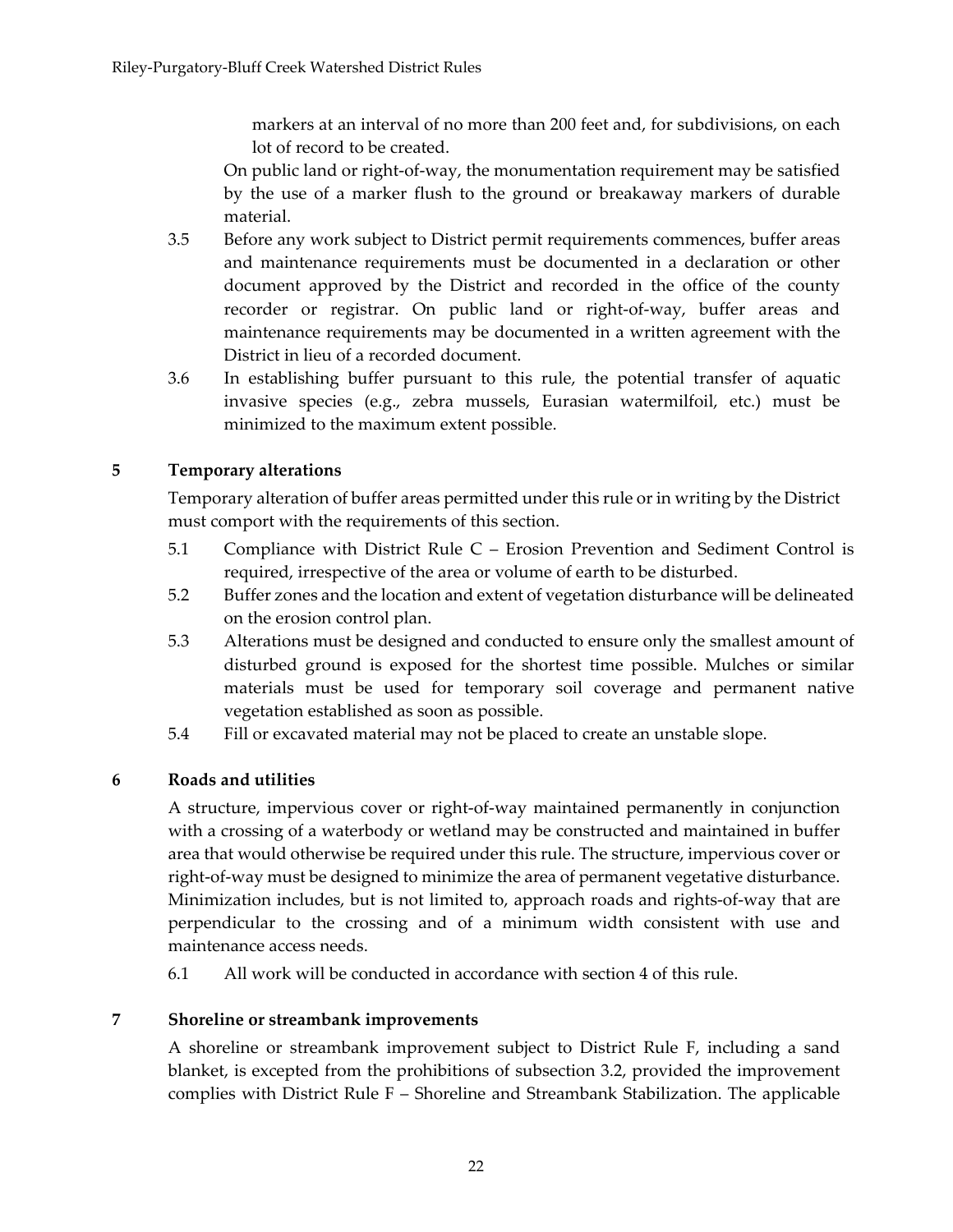buffer width may overlap shoreline or streambank improvements other than a sand blanket.

### **8 Required information and exhibits**

The following exhibits must accompany the permit application:

- 8.1 One 11 inch-by-17 inch plan set, and electronic files in a format acceptable to the District, as well as a plan set 22 inches by 34 inches if requested by the District.
- 8.2 For work on any property subject to this rule:
	- a A scaled site plan showing existing conditions, including the following elements:
		- i Topographic contours at two‐foot intervals;
		- ii Existing streets, roads and trails;
		- iii Existing structures and facilities;
		- iv Extent of regulated feature as delineated in the field;
		- v Location of existing trees and tree masses;
		- vi Soil types and locations.
	- b A scaled proposed site plan showing proposed development that include the following elements:
		- i Topographic contours showing finished grade at two-foot intervals;
		- ii Proposed streets, parking, trails and sidewalks;
		- iii Location of proposed structures and facilities;
		- iv Extent of regulated feature and associated buffers as delineated in the field;
		- v Location of major landscaping including those existing trees and tree masses to be retained.
		- vi Property lines and corners and delineation of lands under ownership of the applicant
		- vii Street rights‐of‐way;
		- viii Utility easements;
- 8.2 For projects on properties on which wetlands are located, exhibits must be submitted as follows:
	- a For existing single‐family home properties encompassing all or part of a wetland: A wetland delineation.
	- b For all other properties encompassing all or part of a wetland: A wetland delineation, type determination, and function and values assessment of any regulated wetland using the Minnesota Routine Assessment Method (MnRAM) or another wetlands‐assessment method approved by the District. The delineation and function and values assessment must be conducted by a certified wetland delineator and supported by the following documentation:
		- i Identification of the methods used;
		- ii Identification of presence or absence of normal circumstances or problem conditions;
		- iii Wetland data sheets, or a report, for each sample site, referenced to the location shown on the delineation map. In each data sheet/report applicant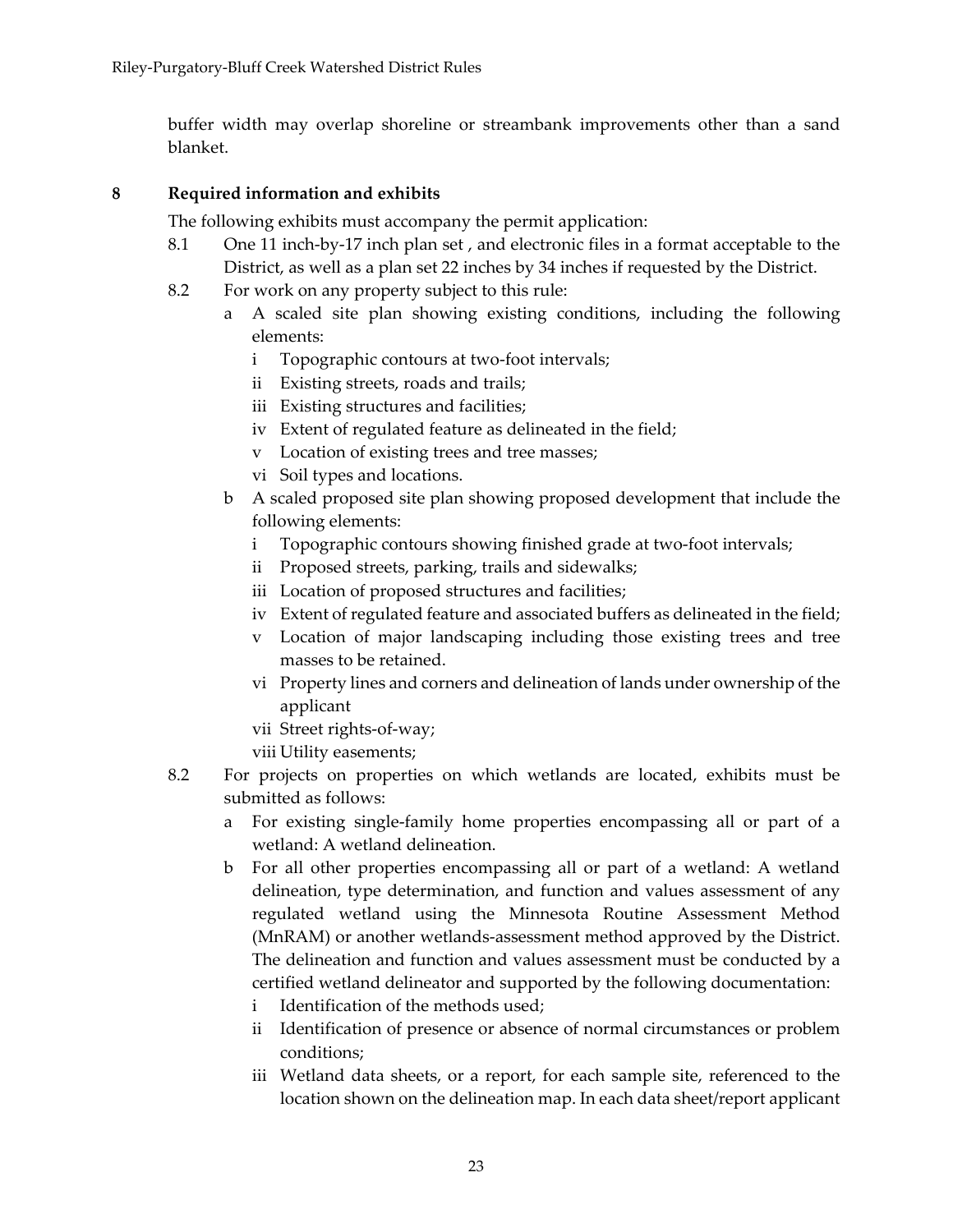must provide the reasoning for satisfying, or not satisfying each of the technical criteria and why the area is or is not a wetland;

- iv A delineation map showing the size, locations, configuration and boundaries of wetlands in relation to identifiable physical characteristics, such as roads, fence lines, waterways or other identifiable features;
- v The location of all sample sites and stakes/flags must be accurately shown on the delineation map.
- 8.3 For properties adjacent to but not encompassing any portion of a wetland, the District will determine the need for wetland buffer and applicable buffer width using best available data, including any wetland functions and values data submitted by the applicant.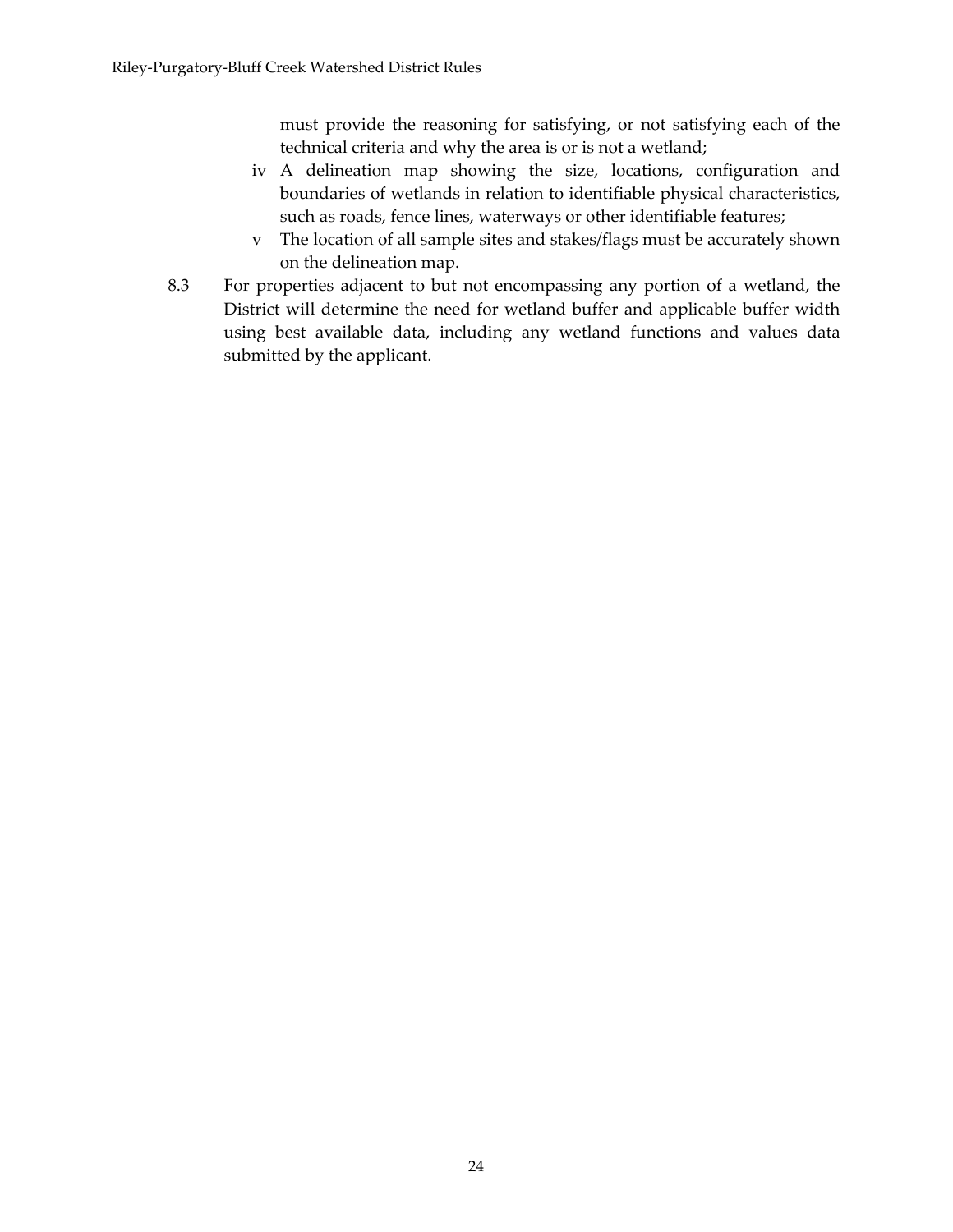## **Appendix D1 – Wetlands Definitions**

"Exceptional value wetlands" are those meeting one or more of the following rating levels, as determined by application of the current edition of the Minnesota Routine Assessment Method (MnRAM) or another wetlands‐assessment method approved by the District.

| <b>Function or Value</b>                 | Rating            |
|------------------------------------------|-------------------|
| <b>Vegetative Diversity</b>              | Exceptional       |
| Wildlife Habitat                         | Exceptional       |
| Amphibian Habitat                        | High              |
| <b>AND Vegetative Diversity</b>          | High              |
| Fish Habitat                             | Exceptional       |
| Shoreline Habitat                        | High              |
| Aesthetics/education/recreation/cultural | Exceptional       |
| <b>AND Wildlife Habitat</b>              | High              |
| <b>Stormwater Sensitivity</b>            | Exceptional       |
| <b>AND Vegetative Diversity</b>          | Medium or greater |
| <b>Vegetative Diversity</b>              | High              |
| AND Maintenance of Hydrologic Regime     | High              |

"High value wetlands" are those meeting one or more of the following rating levels, as determined by application of the current edition of MnRAM or another wetlands‐assessment method approved by the District.

| <b>Function or Value</b>                 | Rating            |
|------------------------------------------|-------------------|
| <b>Vegetative Diversity</b>              | High              |
| Wildlife Habitat                         | High              |
| Amphibian Habitat                        | High              |
| Fish Habitat                             | High              |
| <b>Shoreline Protection</b>              | Medium            |
| Aesthetics/education/recreation/cultural | High              |
| <b>AND Wildlife Habitat</b>              | Medium            |
| <b>Stormwater Sensitivity</b>            | High              |
| <b>AND Vegetative Diversity</b>          | Medium or greater |
| <b>Vegetative Diversity</b>              | Medium            |
| AND Maintenance of Hydrologic Regime     | High or greater   |

"Medium value wetlands" are those that do not qualify as high value wetlands but that meet one or more of the following rating levels, as determined by application of the current edition of MnRAM or another wetlands‐assessment method approved by the District.